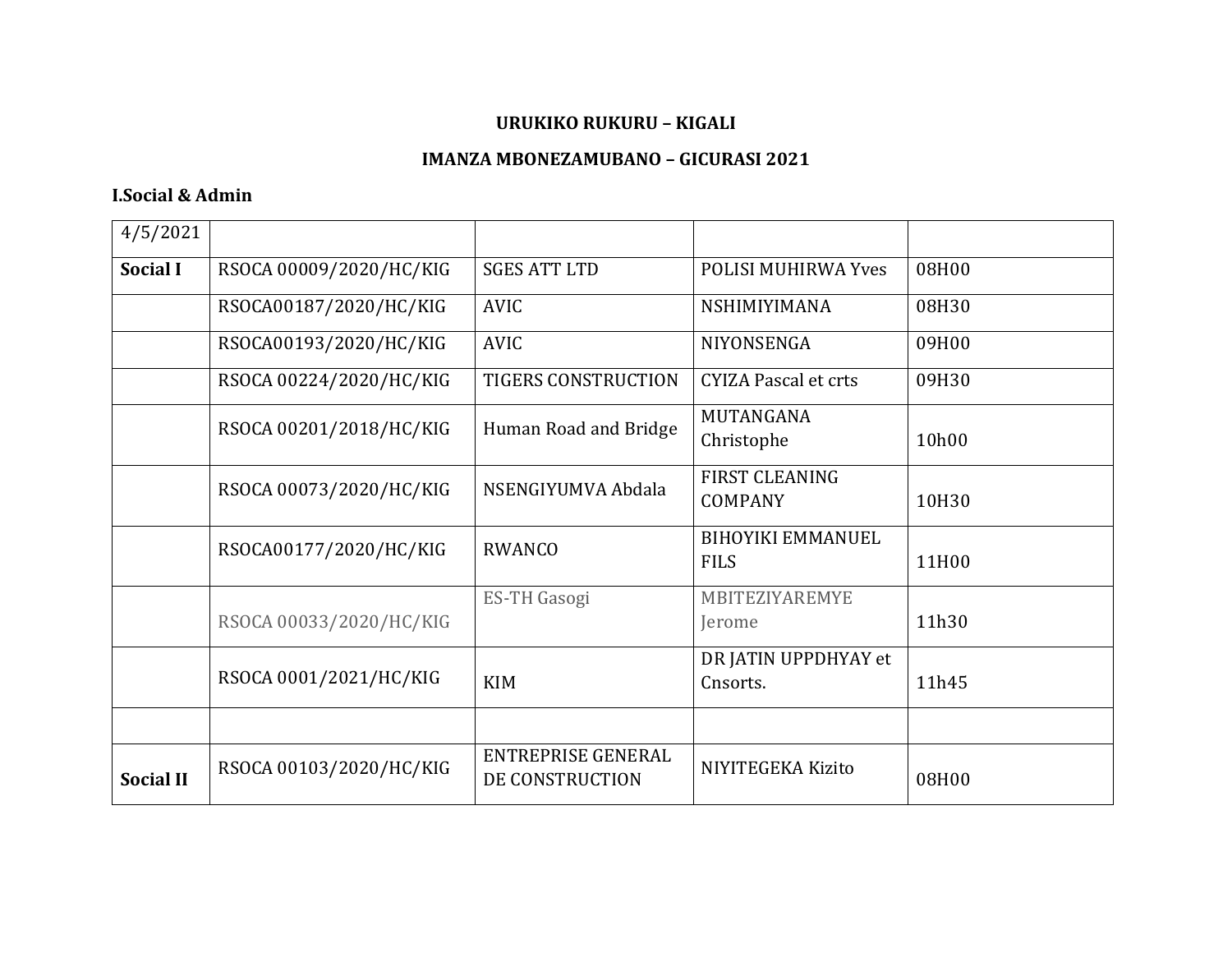|                   | RSOCA 00070/2020/HC/KIG | <b>WASAC LTD</b>            | <b>BIGIRIMANA Abubacar</b>                  | 08H30 |
|-------------------|-------------------------|-----------------------------|---------------------------------------------|-------|
|                   | RSOCA00173/2020/HC/KIG  | <b>KAYITABA CHARLES</b>     | <b>ULTIMATE CONCEPTS</b>                    | 09H00 |
|                   | RSOCA 00200/2020/HC/KIG | S. N. E                     | UHORANINGOGA<br>Charles                     | 09h00 |
|                   | RSOCA 00047/2020/HC/KIG | <b>REG LTD</b>              | TWAYIGIZE Jean de Dieu                      | 09H30 |
|                   | RSOCA 00205/2020/HC/KIG | <b>CLASSIC HOTEL</b>        | KARIMUNKWAYA<br><b>BENOIT</b>               | 10H30 |
|                   | RSOCA00044/2020/HC/KIG  | <b>FOREVER TECHNOLOGY</b>   | <b>NYANDWI VENUSTE</b>                      | 11H00 |
|                   | RSOCA 00234/2020/HC/KIG | MUTIGANDA                   | <b>SELECT EXPRESS</b><br><b>AGENCY</b>      | 11H30 |
|                   |                         |                             |                                             |       |
| 6/5/2021          | RSOCA00145/2020/HC/KIG  | <b>SUGIRA LTD</b>           | NIZEYIMANA ANTOINE                          | 09H00 |
|                   |                         |                             |                                             |       |
| 6/5/2021          |                         |                             |                                             |       |
| <b>Social III</b> | RSOCA 00197/2020/HC/KIG | <b>GORILLA FEEED CO LTD</b> | NSENGIYUMVA Shadad                          | 08H00 |
|                   | RSOCA 00130/2020/HC/KIG | Liaison Rwanda Ltd          | <b>SIMPIGA Boniface</b>                     | 08H30 |
|                   | RSOCA 00161/2020/HC/KIG | KARABAYINGA Joseph          | <b>AKAGERA BUSINESS</b><br><b>GROUP Ltd</b> | 09H00 |
|                   | RSOCA 00048/2020/HC/KIG | <b>IMBARUTSO SACCO GITI</b> | <b>NTIRIVAMUNDA</b><br>Emmanuel             | 09H30 |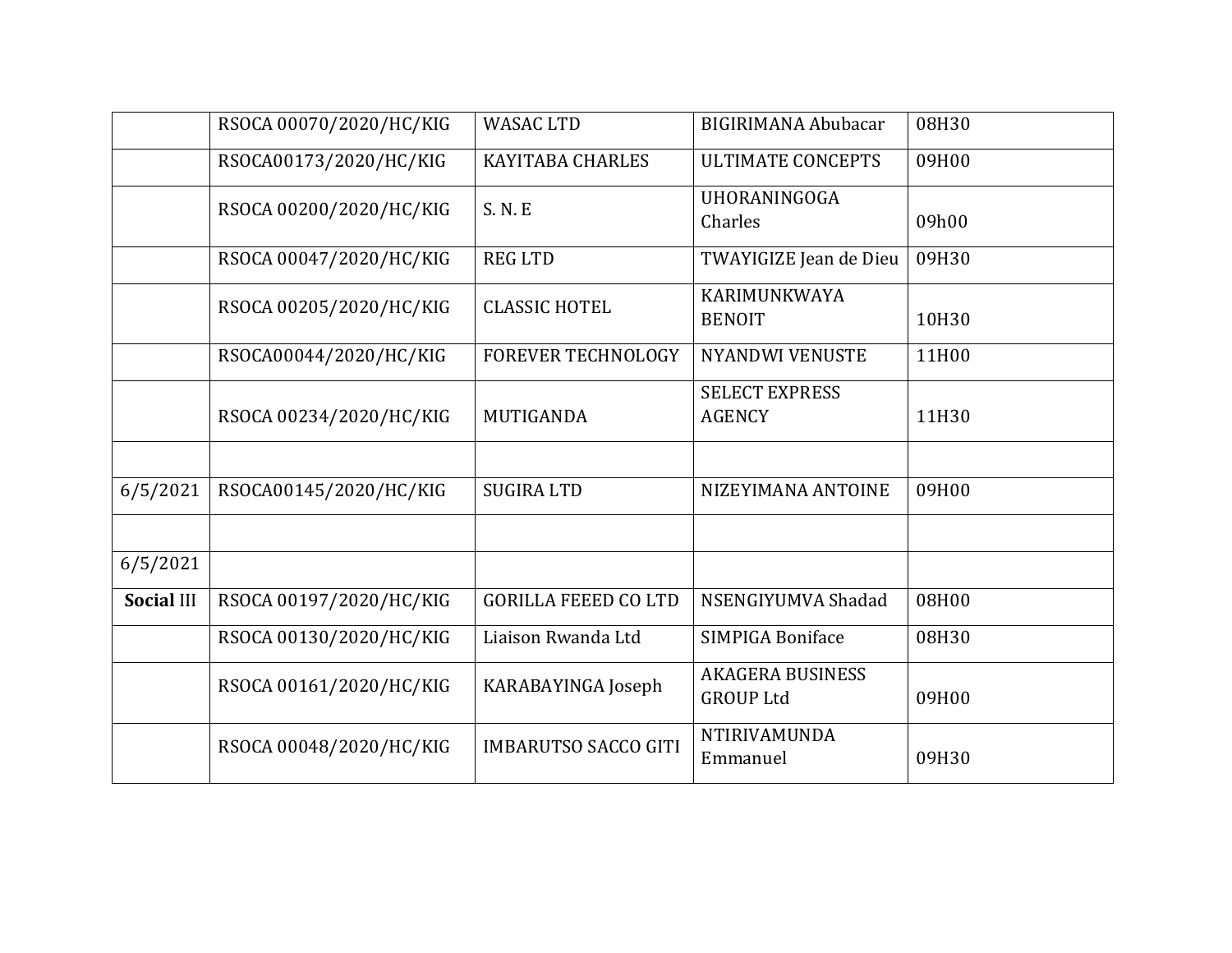|                | RSOCA 00194/2020/HC/KIG | HAKIZIMANA Celestin              | <b>Centre Culturel</b><br>Islamique        | 10H00 |
|----------------|-------------------------|----------------------------------|--------------------------------------------|-------|
|                | RSOCA00179/2020/HC/KIG  | <b>AVIC INTERNATIONAL</b>        | <b>NAHIMANA</b>                            | 10H30 |
|                | RSOCA00186/2020/HC/KIG  | HAGENIMANA                       | <b>COLLEGE APACOPE</b>                     | 11H00 |
|                |                         |                                  |                                            |       |
|                |                         |                                  |                                            |       |
| <b>Admin I</b> | RADA 00048/2020/HC/KIG  | <b>REG LTD</b>                   | <b>RUBIMBURA Assouman</b>                  | 08H00 |
|                | RADA 00045/2020/HC/KIG  | <b>BHAI KAKULE</b>               | LUBAMBO Furaha et                          |       |
|                |                         | Maliyabwana                      | crts                                       | 08H30 |
|                | RADA 00051/2020/HC/KIG  | <b>WASAC LTD</b>                 | NIYIBIZI Emmanuel                          | 09H00 |
|                | RADA 00090/2020/HC/KIG  | NSHIMIYIMANA Philbert            | N. R.S.                                    | 09H30 |
|                | RADA00107/2020/HC/KIG   | <b>PROLINE</b>                   | <b>RPPA</b>                                | 10H00 |
|                | RADA00029/2020/HC/KIG   | <b>KABAGEMA</b>                  | <b>RCS ET CRTS</b>                         | 10H30 |
|                | RADA00059/2020/HC/KIG   | KANYAMIHIGO                      | <b>REG</b>                                 | 11H00 |
|                | RADA 00137/2020/HC/KIG  | <b>RAB</b>                       | HABANABAKIZE<br>Boniface                   | 11h30 |
|                | RADA00027/2020/HC/KIG   | MUKAMUGEMS MARIE<br><b>JOSEE</b> | <b>RRA</b>                                 | 11h45 |
|                |                         |                                  |                                            |       |
|                | RADA00130/2019/HC/KIG   | <b>ADEPR</b>                     | <b>BAZIZANE FRANCINE</b><br><b>ET CRTS</b> |       |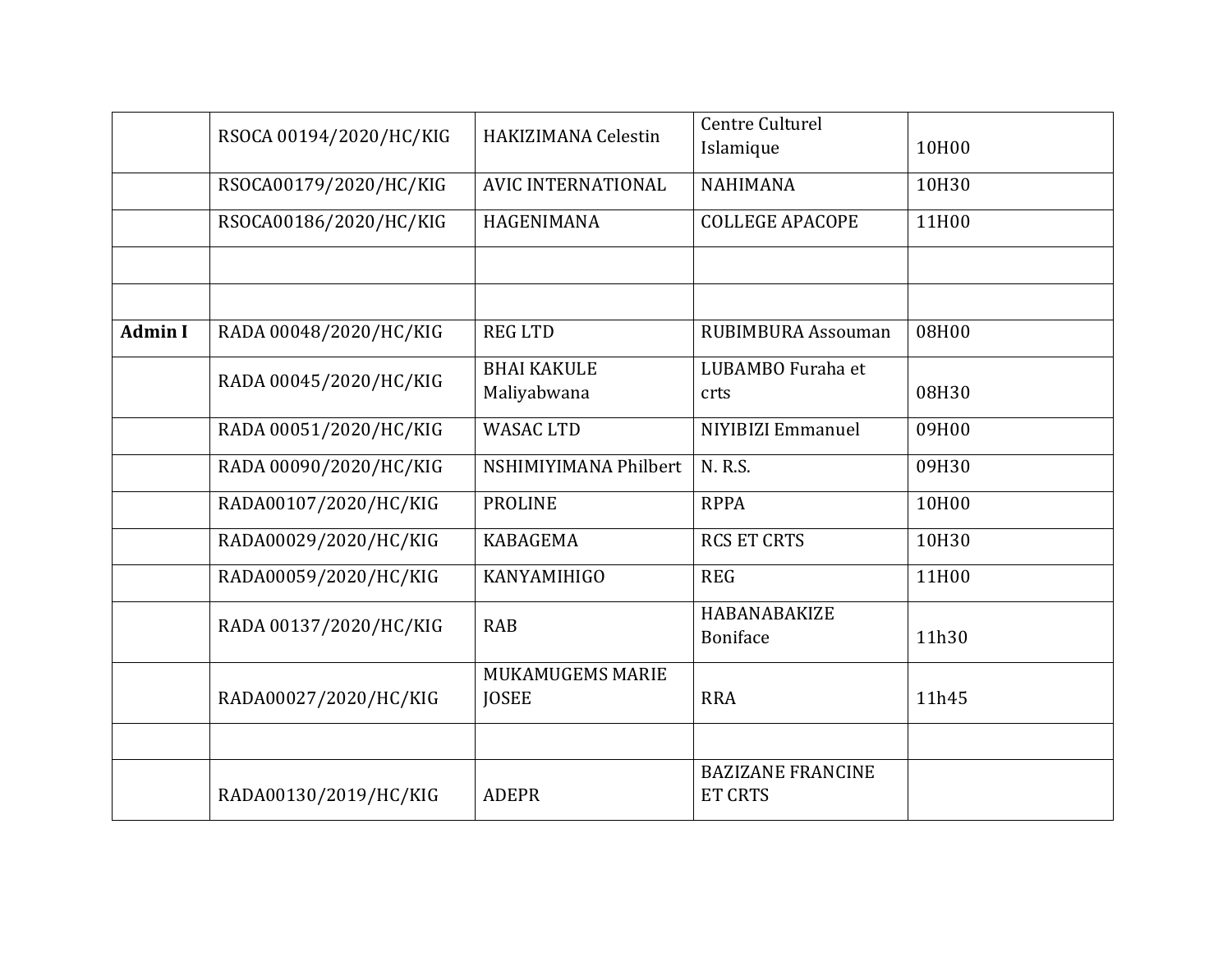|                | <b>II.CIVIL</b>       |                             |                                        |       |
|----------------|-----------------------|-----------------------------|----------------------------------------|-------|
| 11/5/20<br>21  | RCA00236/2020/HC/KIG  | <b>BRITAM</b>               | <b>HAWA ET CRTS</b>                    | 08H00 |
| <b>CIVIL I</b> | RCA 00377/2020/HC/KIG | NIZEYIMANA Alexandre        | <b>KIPHARMA</b>                        | 08H30 |
|                | RCA 00040/2020/HC/KIG | <b>MARIBU Abdul</b>         | MUNKUSI WINFRIDE ET<br><b>CRTS</b>     | 09h00 |
|                | RCA 00066/2020/HC/KIG | KALIMBA & ISIMBI<br>Pamela  | <b>NDINDABAHIZI Aloys</b>              | 09h30 |
|                | RCA00469/2019//HC/KIG | <b>UBARIJORO</b>            | <b>CHINE ROAD</b>                      | 10H00 |
|                | RCA 00345/2020/HC/KIG | NYIRANSABIMANA              | <b>MAHORO Silver</b>                   | 10h30 |
|                | RCA 00335/2020/HC/KIG | <b>MUA Insurance Rwanda</b> | NIYONSABA Saiyane                      | 11H00 |
|                | RCA 00027/2018/HC/KIG | <b>MUNYANKORE Boniface</b>  | <b>SOCIETE AMSAR</b>                   | 11h30 |
|                | RCA 00307/2019/HC/KIG | SHUMBUSHO Serge et<br>crts  | NPD COTRACO Ltd                        | 11h30 |
|                | RCA00456/2019/HC/KIG  | <b>BAZIGAGA JEANNE</b>      | <b>SUCCESSION</b><br><b>BAMUZINIRE</b> | 11H45 |
|                | RCA 00293/2019/HC/KIG | <b>AMINA Umutoni</b>        | PLAN INTERNATIONAL                     | 11h45 |
|                |                       |                             |                                        |       |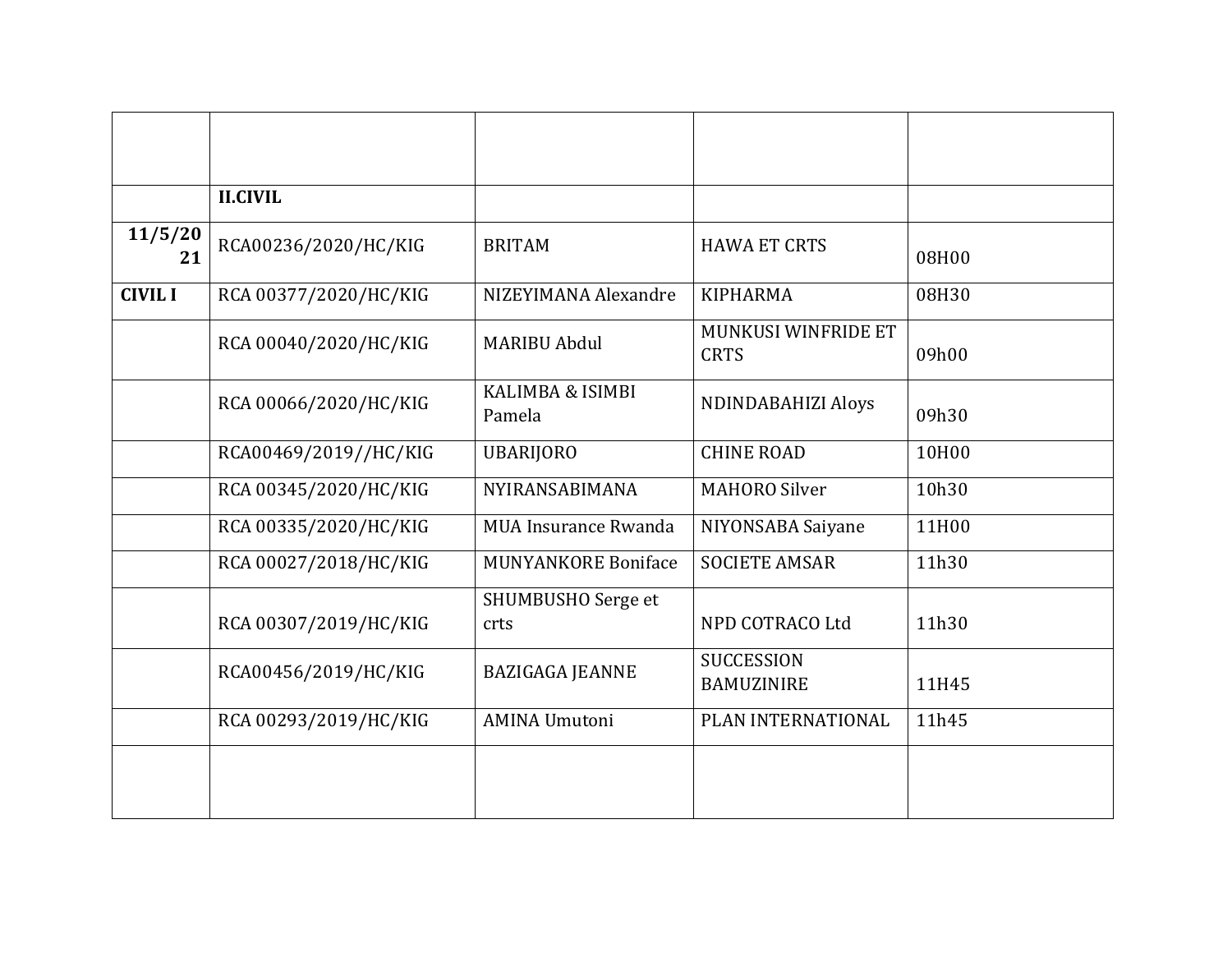| <b>CIVIL II</b>  | RCA00207/2020/HC/KIG              | <b>KARERA FREDERIC ET</b><br><b>CRTS</b> | NewcSystem Technical<br>Hadrware | 08H00 |
|------------------|-----------------------------------|------------------------------------------|----------------------------------|-------|
|                  | RCA 00244/2020/HC/KIG             | <b>SANLAM AG Plc</b>                     | NIYIGABA Protais                 | 08H30 |
|                  | RCA 00092/2020/HC/KIG             | <b>RUSIZANA ET CRTS</b>                  | <b>SANLAM AG Plc</b>             | 09h00 |
|                  | RCA 00211/2020/HC/KIG             | <b>SEBERA Daniel et crts</b>             | NDEREYEHE John ET<br><b>CRTS</b> | 09h00 |
|                  | RCA 00319/2020/HC/KIG             | Prime Insurance Ltd                      | <b>AKIMANA E CRTS</b>            | 09h30 |
|                  | RCA 00074/2020/HC/KIG             | <b>RUZIBUKIRA Vincent</b>                | MUKAMANA<br>Appolinaire          | 10H00 |
|                  | RCA 00286/2020/HC/KIG             | <b>GAHONGAYIRE ET CRTS</b>               | <b>RADIANTE</b>                  | 10h30 |
|                  | RCA 00262/2020/HC/KIG             | SONARWA                                  | <b>UWIMANA ET CRTS</b>           | 11H00 |
|                  | RS/INJUST/RC<br>00013/2019/HC/KIG | NSENGIYUMVA ET CRT                       | <b>HABANABAKIZE</b>              | 11h30 |
|                  | RCA 00192/2018/HC/KIG             | <b>GT BANK</b>                           | MUKAGASANA                       | 11h45 |
|                  | RSOCA 00078/2020/HC/KIG           | UNGUKA BANK LTD,                         | Simon NSENGIYUMVA                | 12h00 |
|                  |                                   |                                          |                                  |       |
| 13/05/20<br>21   |                                   |                                          |                                  |       |
| <b>CIVIL III</b> | RCA 00266/2020/HC/KIG             | <b>MUTAMBA ET CRT</b>                    | <b>WASAC LTD</b>                 | 08H00 |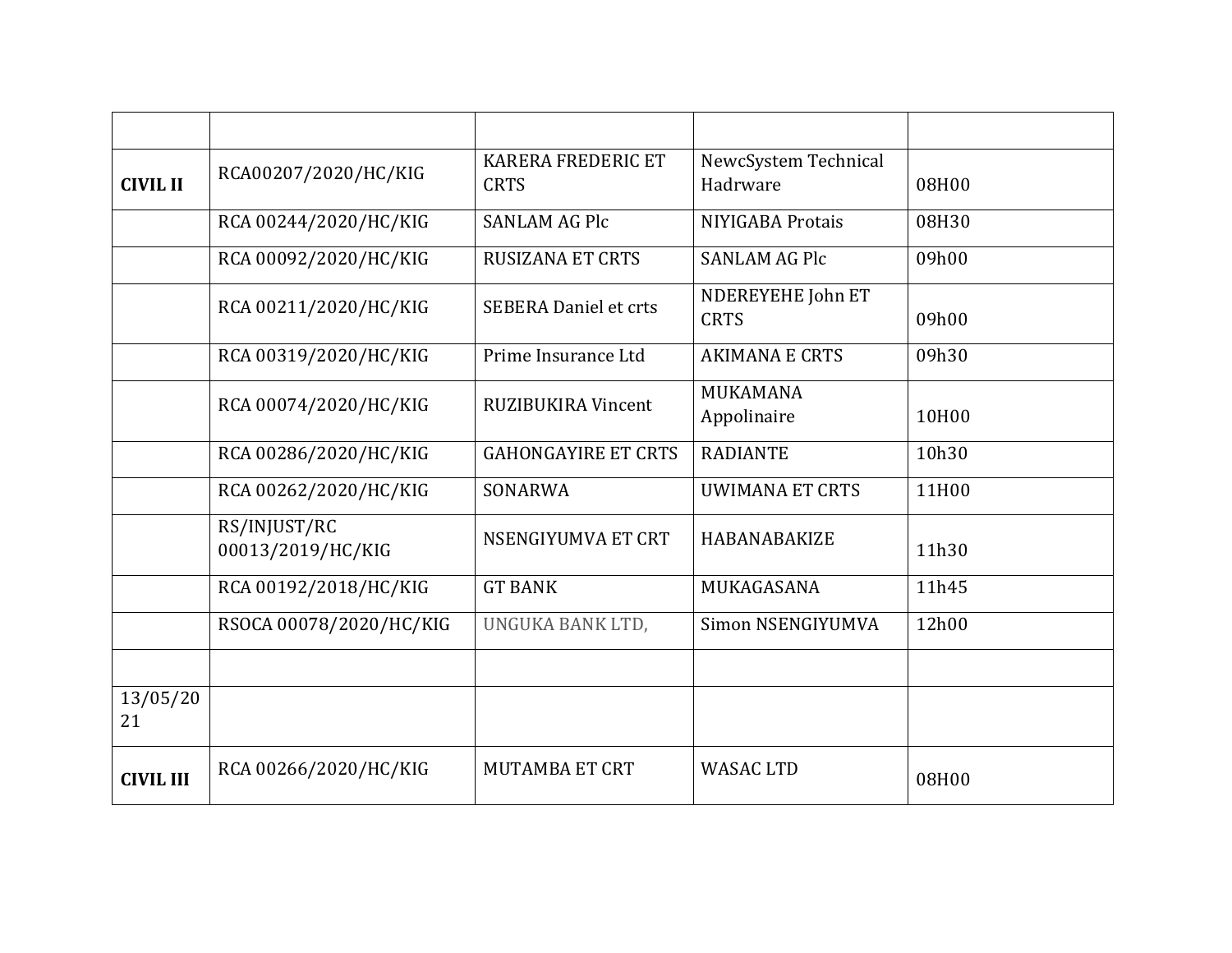|                 | RCA 00120/2020/HC/KIG | <b>MUA INSURANCE Ltd</b>         | NSENGIYUMVA Vedaste                         | 08H30 |
|-----------------|-----------------------|----------------------------------|---------------------------------------------|-------|
|                 | RCA 00273/2020/HC/KIG | MUHINYUZA                        | MUKESHIMANA<br><b>MAARTHE ET CRTS</b>       | 09h00 |
|                 | RCA 00056/2020/HC/KIG | NDAGIJIMANA Philippe             | <b>UWINEZA Evangeline</b>                   | 09h30 |
|                 | RCA 00253/2020/HC/KIG | MWAITABANGOMA                    | <b>Federation Handicap</b><br>International | 10H00 |
|                 | RCA00195/2020/HC/KIG  | NIRINGIYIMANA Anne<br>Marie      | <b>WORLD VISION</b>                         | 10h30 |
|                 | RCA 00220/2020/HC/KIG | <b>SANLAM AG Plc</b>             | MUKAMANA Verediana                          | 11H00 |
|                 |                       | NTAGORAMA Albert<br>MUKANKURANGA |                                             |       |
|                 | RCA 00105/2019/HC/KIG | Christine                        | <b>NYIRANKURIYE Marie</b>                   | 11H30 |
|                 | RCA00410/2019/HC/KIG  | <b>UWIRAGIYE Darius</b>          | MUHIRWA NDEKEZI<br>Daniel                   | 11h30 |
|                 | RCA 00178/2019/HC/KIG | <b>MURASHI Alexis</b>            | <b>UWAMALIYA Francine</b><br>et crts        | 11h45 |
| <b>CIVIL IV</b> | RCA00428/2019/HC/KIG  | MUKARWAKA                        | MUSANABAGANWA                               | 08H00 |
|                 | RCA 00284/2020/HC/KIG | MUNYARUKATO ET CRT               | MUTUYEYEZU Diane                            | 08H30 |
|                 | RCA 00388/2020/HC/KIG | <b>SANLAM AG Plc</b>             | <b>MUKASHEFU ET CRTS</b>                    | 09h00 |
|                 | RCA00299/2020/HC/KIG  | NIYONZIMA                        | <b>MUNEZERO</b>                             | 09h00 |
|                 | RCA 00144/2020/HC/KIG | NIYOTWIZERA                      | <b>INEZA Uhagarariwe na</b><br>MUKANKUSI    | 09h30 |